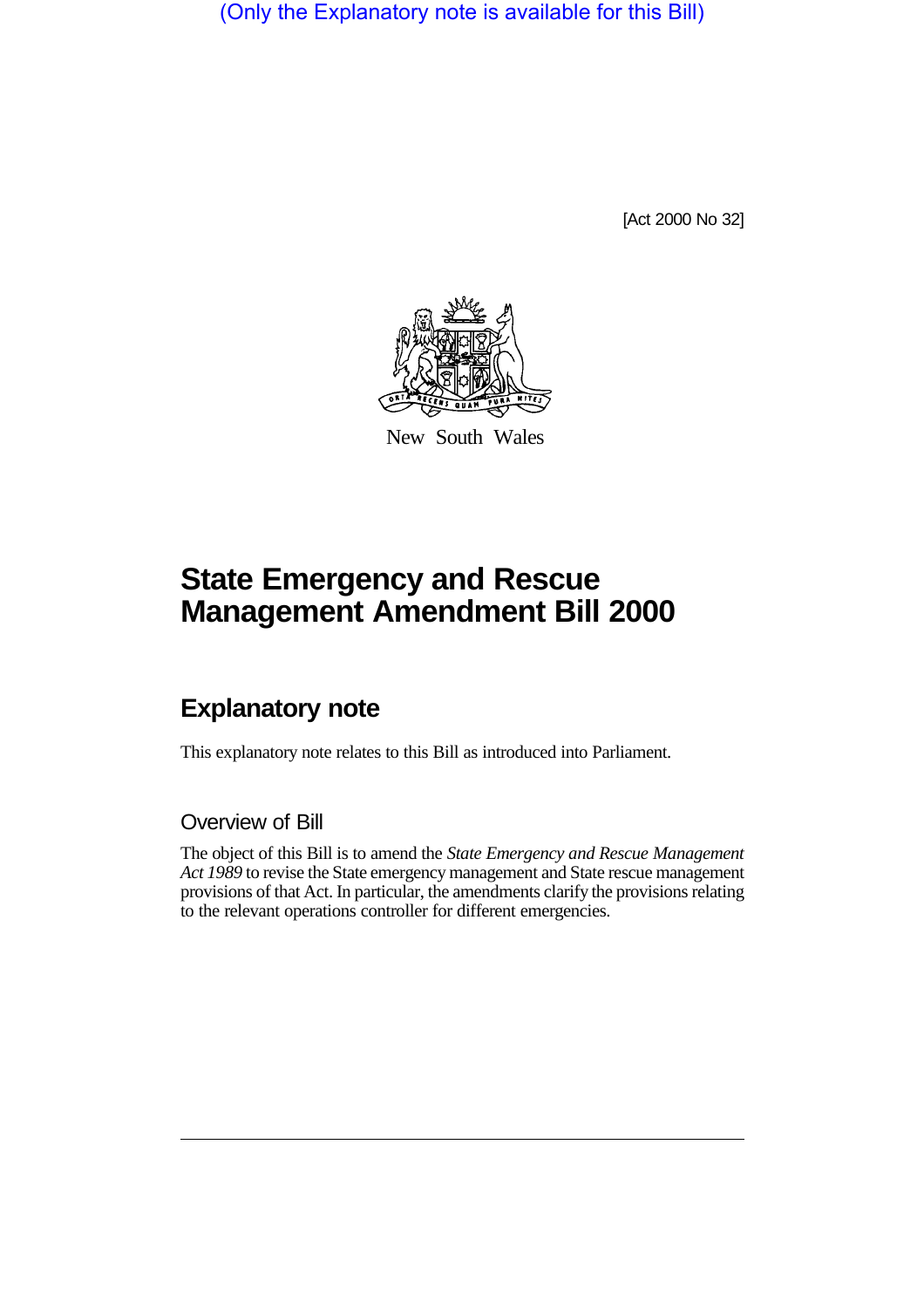Explanatory note

## Outline of provisions

**Clause 1** sets out the name (also called the short title) of the proposed Act.

**Clause 2** provides for the commencement of the proposed Act on a day or days to be appointed by proclamation.

**Clause 3** is a formal provision giving effect to the amendments to the *State Emergency and Rescue Management Act 1989* set out in Schedule 1.

## **Schedule 1 Amendments**

#### **Definition of "combat agency"—Schedule 1 [1] and [7]**

The definition of "combat agency" for the purposes of the Principal Act is amended to make it clear that it is the agency under the State Disaster Plan (Displan) primarily responsible for controlling the response to a particular emergency. The amendment includes in the definition the expression "control", which is used in the Principal Act to denote the overall direction of the response stage of dealing with an emergency. A consequential amendment is made to section 12 (State Disaster Plan).

#### **Definition of "emergency operations centre"—Schedule 1 [2]**

The definition of "emergency operations centre" for the purposes of the Principal Act is amended to make it clear that the requirement for the establishment of such a centre by State, district and local operations controllers extends to a centre for the co-ordination of operations and support as well as for communication during an emergency.

#### **Definition of "functional area"—Schedule 1 [3]**

The definition of "functional area" for the purposes of the Principal Act is substituted so that the examples of the categories of services involved in the preparations for an emergency are in line with the areas provided under the State Disaster Plan.

#### **Definition of "emergency"—Schedule 1 [4], [5], [19], [32] and [33]**

The definition of "emergency" for the purposes of the Principal Act is amended so that it extends to:

- (a) emergencies that endanger the safety or health of animals as well as people, and
- (b) emergencies that endanger the environment as well as property.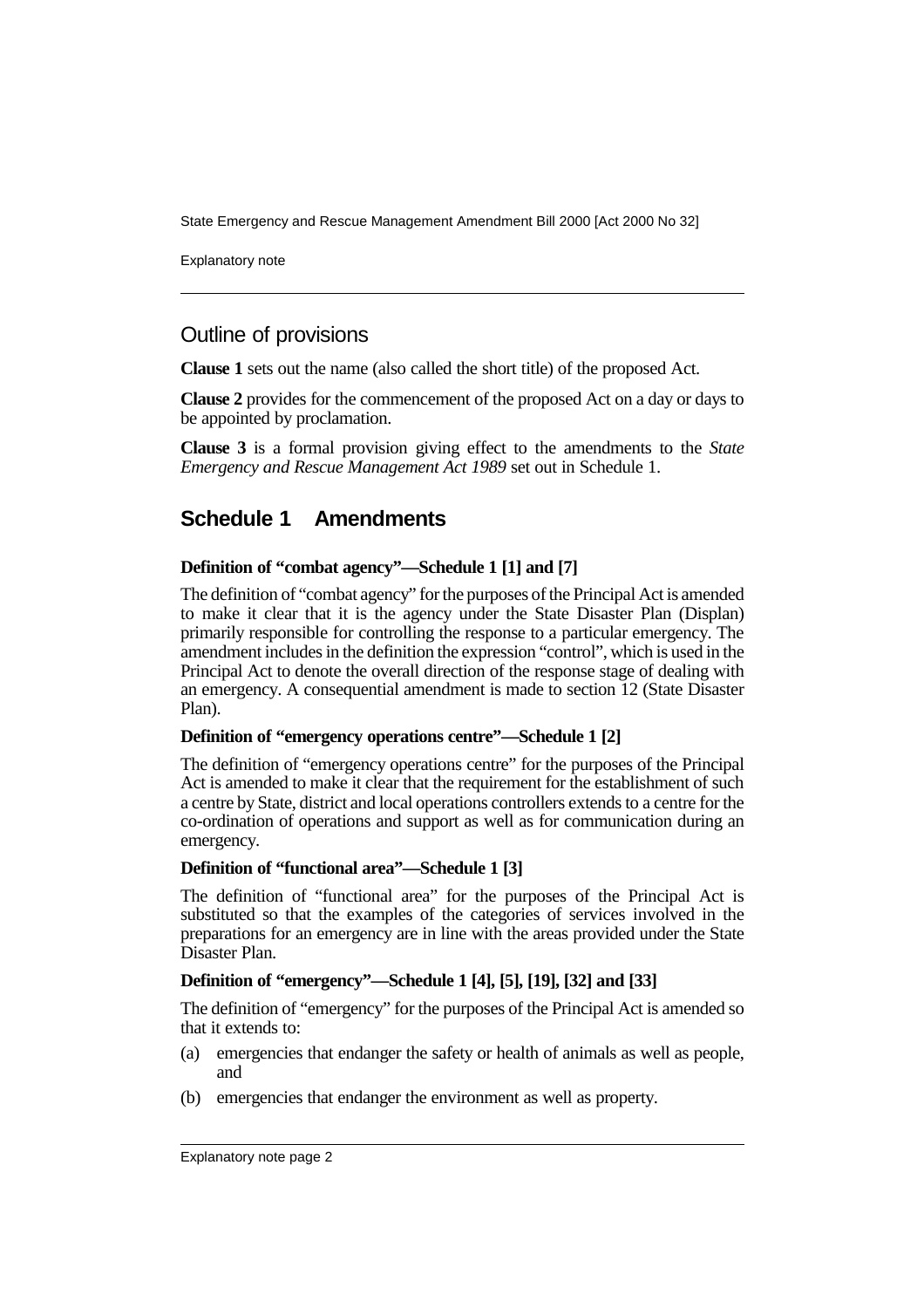Explanatory note

#### **Membership of State Disasters Council—Schedule 1 [6]**

Section 11 of the Principal Act is amended to make the Chairperson of the State Emergency Management Committee an ex-officio member of the State Disasters Council.

#### **Operation of State Disaster Plan—Schedule 1 [8]**

Section 13 of the Principal Act provides for the activation of Displan by the Minister (whether or not there is a state of emergency declared) and for its provisions to be put into effect on its activation. The section is substituted to clarify the operation of Displan. The substituted section provides that the Plan has effect for the purposes of an emergency without the need for formal activation by the Minister in the case of each emergency. The section also provides that agencies are authorised to undertake their responsibilities and functions under Displan and that government agencies may be required to do so by the Minister.

In the case of a declared state of emergency, Division 4 of Part 2 of the Principal Act confers general powers of control and direction of organisations and persons to deal with the emergency.

#### **Responsibilities of State, District and Local Emergency Operations Controllers—Schedule 1 [9], [15] and [18]**

Sections 19, 25 and 31 of the Principal Act set out the responsibilities and functions of emergency operations controllers at the State, district and local levels respectively. The existing provisions provide for the relevant operations controller to have responsibility for allocating resources in response to an emergency. The sections are amended to make it clear that:

- (a) the responsibility of the relevant emergency operations controller relates to the control of the response to an emergency (and not merely the control over the allocation of resources for that purpose), and
- (b) the relevant emergency operations controller does not have responsibility for controlling the response to an emergency when the State Disaster Plan designates a single combat agency with primary responsibility for responding to the emergency unless the controller assumes that responsibility at the request or with the agreement of the combat agency or, in the case of any disagreement on the matter, at the direction of the Minister.

In addition, the amendments make it clear that the relevant emergency operations controller may assist the responsible combat agency at its request.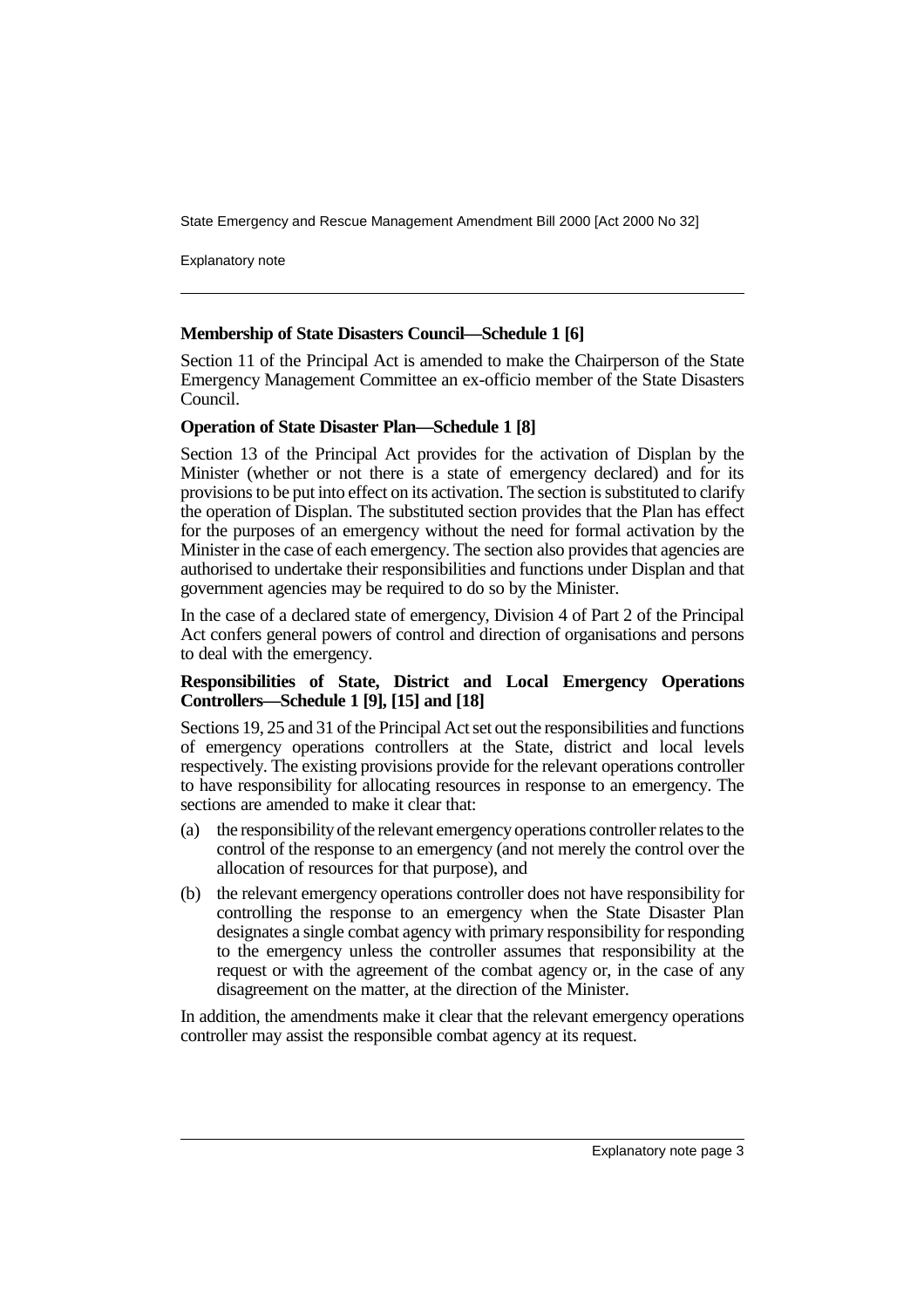Explanatory note

#### **Establishment of districts—Schedule 1 [10]**

Section 21 of the Principal Act is amended by way of statute law revision to remove outdated references to Police districts from the list of alternative methods of describing districts for the purposes of the Principal Act.

#### **Membership of District Emergency Management Committees—Schedule 1 [11], [12] and [13]**

Section 22 of the Principal Act is amended to ensure that the senior police officer who is to be the Chairperson of a District Emergency Management Committee is the same senior police officer appointed as the District Emergency Operations Controller, namely the relevant Region Commander. The section is also amended to make it clear that each organisation providing services in functional areas in the relevant district is not entitled to a representative on the District Emergency Management Committee by providing instead for the appointment of a representative of the organisations providing services in each functional area.

#### **Membership of Local Emergency Management Committees—Schedule 1 [16]**

Section 28 of the Principal Act is amended to provide that the Local Emergency Operations Controller (being a local police officer appointed by the District Emergency Operations Controller) is to be a member of the relevant Local Emergency Management Committee.

#### **Principal function of State Rescue Board—Schedule 1 [21]**

Section 47 of the Principal Act is substituted to clarify that the principal function of the State Rescue Board is the maintenance of efficient and effective rescue services throughout the State and to remove any implication that the Board is to control the rescue services of the police, fire brigade, ambulance and other agencies. The substituted section also makes it clear that the principal function of the Board extends to the maintenance of those services throughout the whole State.

#### **Specific duties of State Rescue Board—Schedule 1 [22]–[28]**

Section 48 of the Principal Act is amended to revise the specific duties of the State Rescue Board to bring them into line with the functions currently exercised by the Board. In particular, the amendments make it clear that:

- (a) the Board makes policy recommendations to the Minister on rescue services but not other emergency services, and
- (b) the Board reviews but does not prepare and co-ordinate plans for single incident rescues within the State, and
- (c) the Board does not produce and disseminate standing orders and instructions and standing operating procedures for rescue operations, and